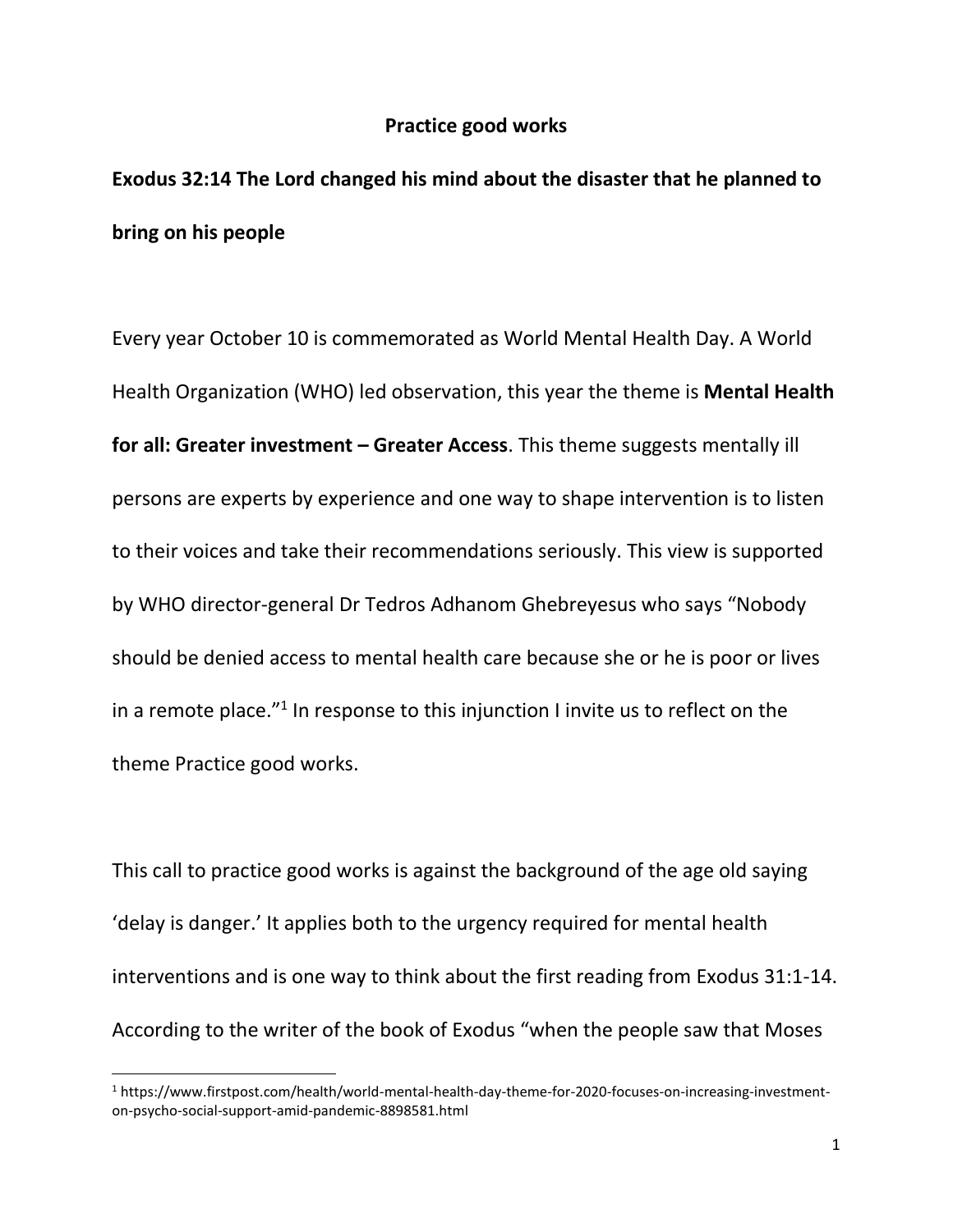delayed to come down from the mountain, the people gathered around Aaron, and said to him, "Come, make gods for us, who shall go before us…"The message here is that nature abhors a vacuum and so do people. This begs the question, were the people of Israel mentally ill to the extent that they turned to an idol in the absence of Moses? Or, does this turning to an idol point to a greater need for people to feel a sense of assurance in the absence of leadership? The answer to the first question resides in the rejection of God by the people and the answer to the second relates to the role of leadership in times of stress. Moses' delay on the mountain showed the rejection of God by the Israelites yet his leadership led him to practice good works by defending a rebellious people.

Another way to understand the rebellion is to take a deeper look at the Hebrew word for delay which is "to postpone or retard." This definition sheds light on the focus on mental health. "Mental health is a state of well-being in which an individual realizes his or her own abilities, can cope with the normal stresses of life, can work productively, and is able to make a contribution to his or her community." What do we do when something is postponed or retarded? COVID-19 is one way things get postponed or retarded? What do we do in these times? We have a choice. Our theme for today is practice good works. It is a call to put

2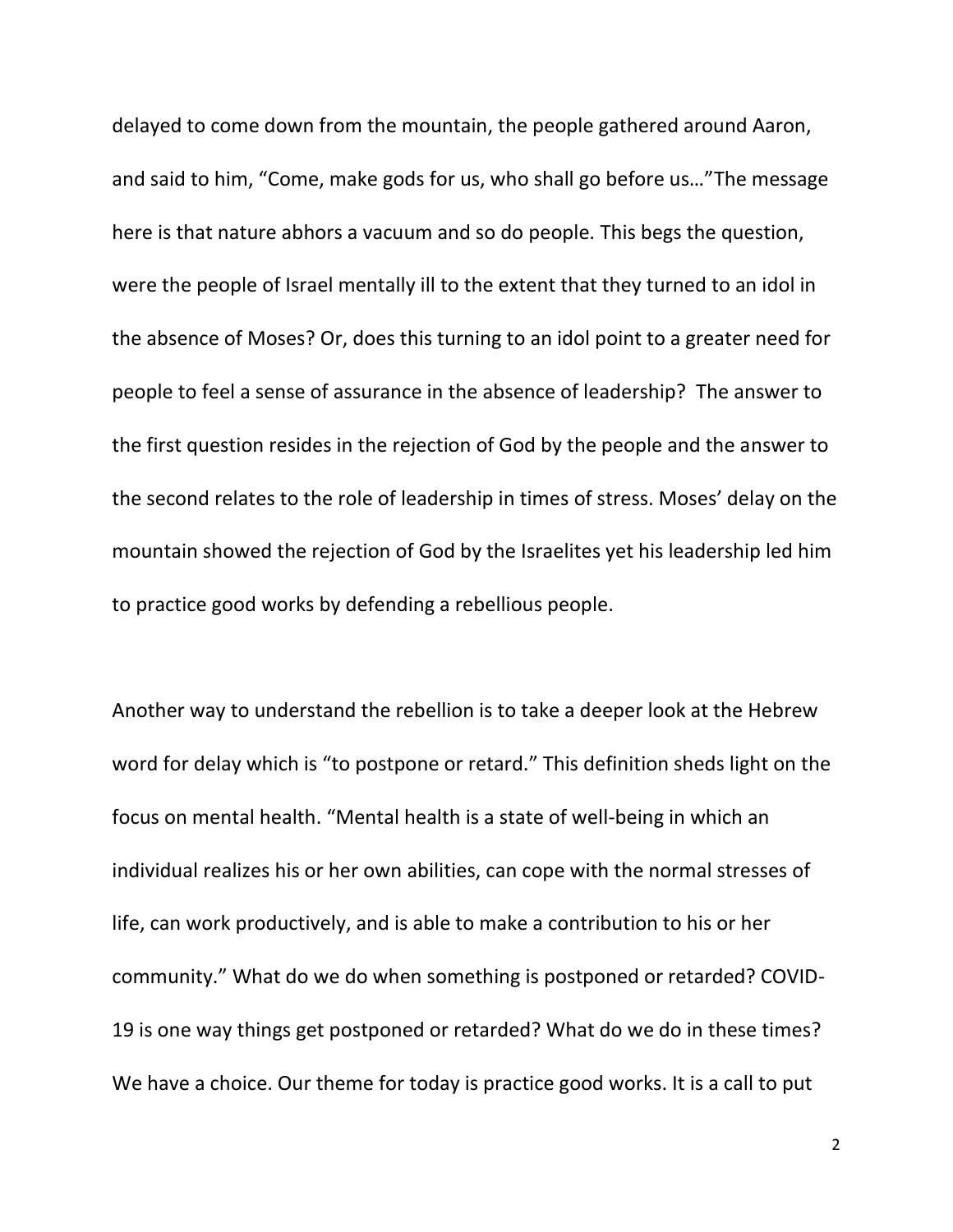into perspective ways in which we either reject or embrace the ways of God. We can reject God or turn to God for leadership, guidance and support. As a state of well being, mental health points to our innate or God-given abilities to make the best of the realities which confront us at this time of COVID-19.

[Karla Suomala,](http://www.workingpreacher.org/profile/default.aspx?uid=2-suomala_karla) who describes herself as an Independent Scholar of Richmond,

Calif. says of the text from Exodus.

"Exodus 32 has two different scenes playing out simultaneously: in one, Moses (leader) is at the top of Mount Sinai where he is just about to conclude a period of forty days and forty nights which he has spent receiving instructions from God; and in the other, the Israelites are at the base of the mountain becoming restless, having begun to doubt that Moses will ever return."<sup>2</sup>

In the midst of this environment of restlessness and doubt God challenges Moses

by pointing to the rebellion of the people and God's plan to eliminate them.

Moses asserts leadership and rejected God's plan to destroy the people. By taking

the side of the rebellious people Moses demonstrated to God that God is not by

nature destructive but loving and forgiving. God agrees with Moses and changes

God's mind. This is demonstrated in these words in Exodus 32:14 "the Lord

changed his mind about the disaster that he planned to bring on his people."

<sup>2</sup> http://www.workingpreacher.org/preaching.aspx?commentary\_id=168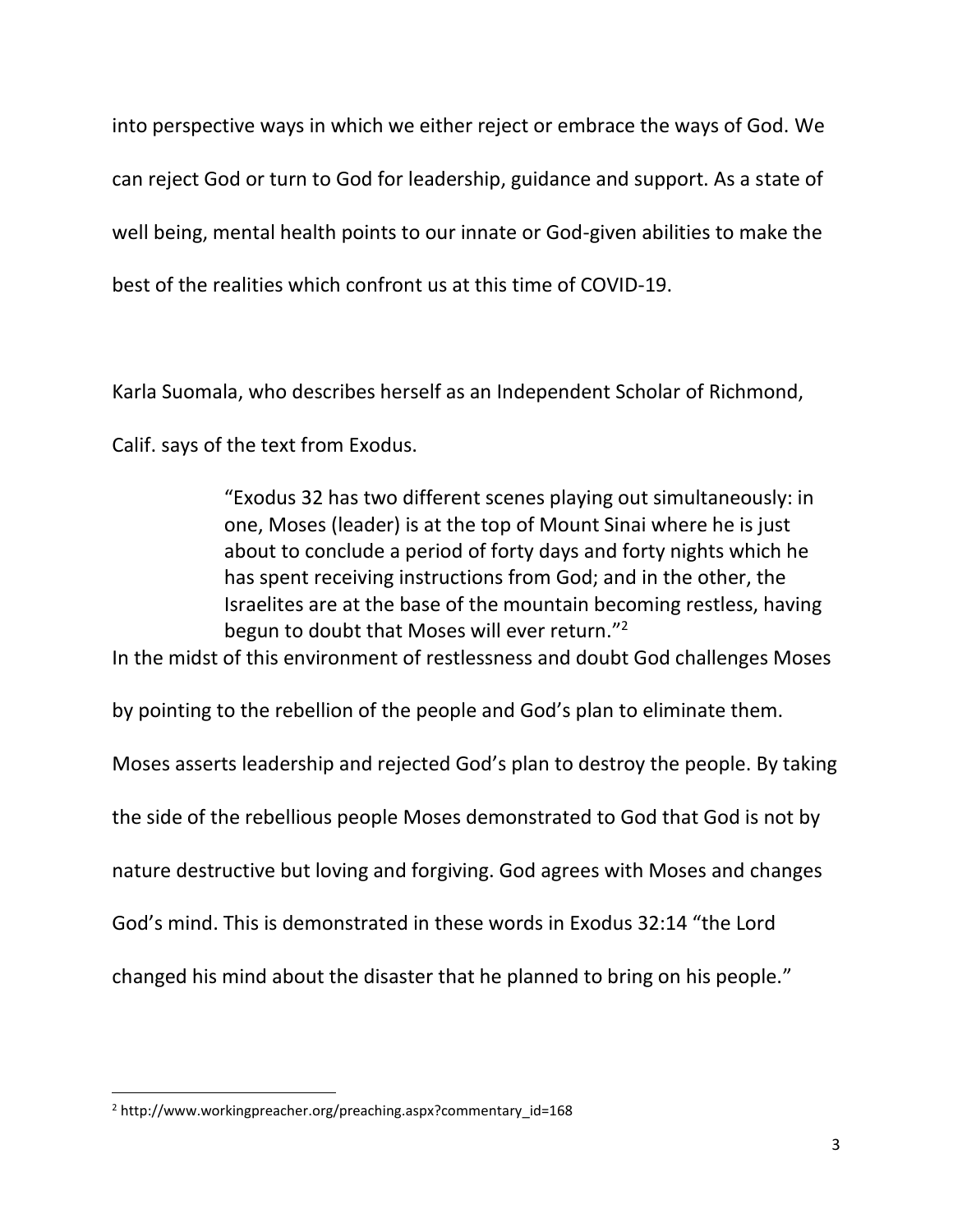Two lessons concerning the practice of good works emerge as follows. First,

exercise leadership by standing on the side of people. With respect to Moses

[Karla Suomala](http://www.workingpreacher.org/profile/default.aspx?uid=2-suomala_karla) says,

Moses sides with the people. In the remainder of the passage, Moses mounts a case before God to save the Israelites, regardless of what they've done. "O Lord," he says, "why does your wrath burn hot against your people, whom you brought out of the land of Egypt with great power and with a mighty hand?" The reason for God's anger is clear to Moses. The people are worshiping idols and have apparently turned their back on God. In this rhetorical question, however, Moses makes an altogether different point: the people of Israel are not [Moses'] people but *God's* people. It was not Moses but God who brought them up out of Egypt. Moses is not going to let God off the hook easily here, allowing God to shove God's chosen people aside the first time they get into trouble.<sup>3</sup>

Moses became an advocate for the people. Despite their rebellion and practice of

idolatry, Moses took the side of the Israelites. Just as Moses stood by and on the

side of the people of Israel so we as the people of God are called to stand with

those who are mentally ill. Mental illness or madness may indeed make us

uncomfortable. Like Moses we are invited to step into the place of discomfort or

madness and become leaders and advocates for God's people.

Second, God calls us, like Moses, to be advocates for God's people. God is a God of love and grace and so must we in the practice of good works. If God can change God's mind so can we. So, how do you feel about mental illness? Whenever you hear the term mad people what comes to mind? What's your view on how the

<sup>3</sup> http://www.workingpreacher.org/preaching.aspx?commentary\_id=168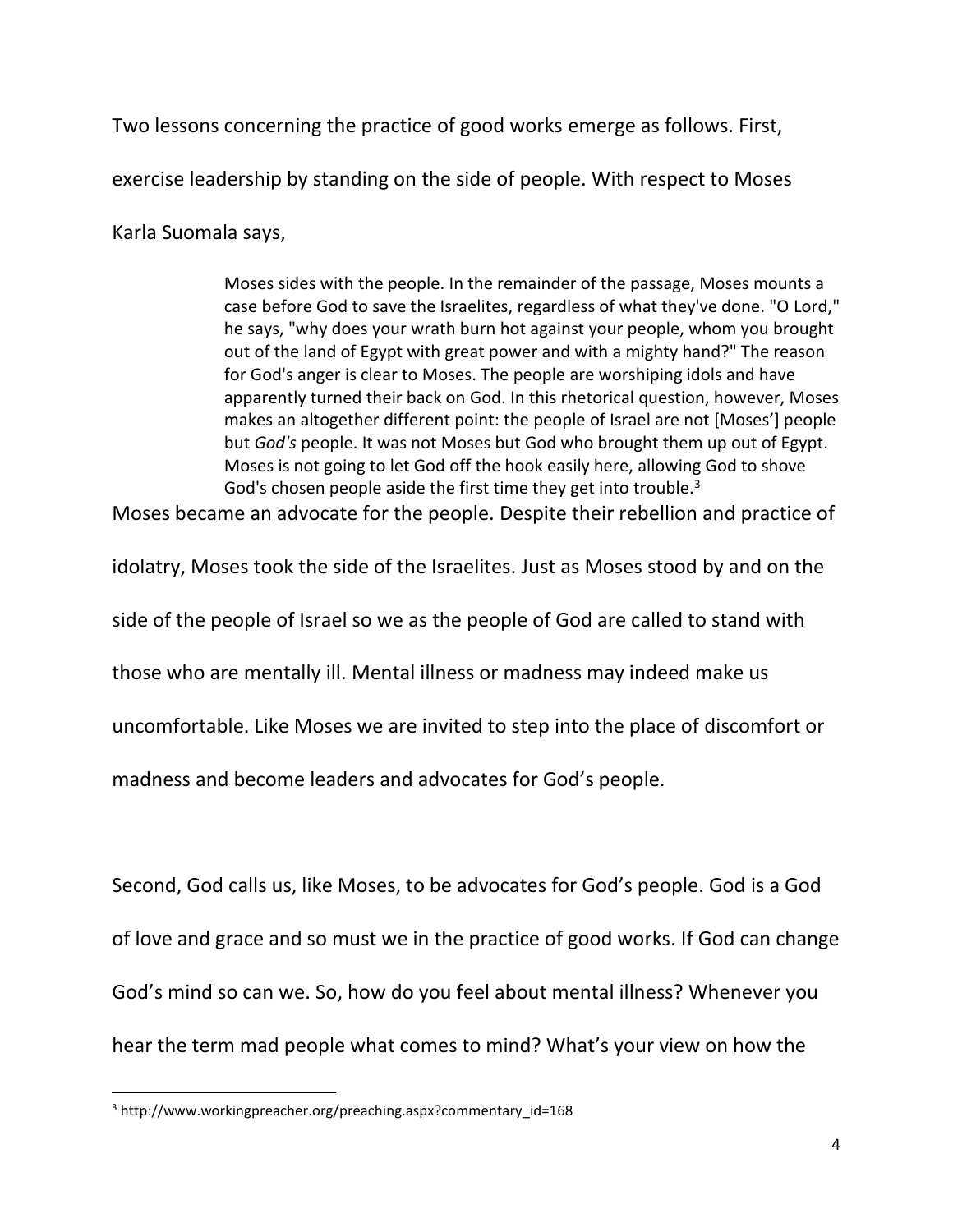mentally ill are to be treated? What about those who become violent? Needless to say they are not mad they are simply mentally ill. Madness has been used to stigmatize people like Marcus Garvey and Alexander Bedward. It's time to move award from such stigma and discrimination and adopt the posture of Moses. As bad or rebellious as people may seem we are to stand alongside them. Do people sound absolutely ridiculous and outrageous, like those I saw on a news clip recently? Stand on their side. These persons were demonstrating that COVID-19 is not real and its fake news put out by the government. I said to myself they are not alone as their views are shared by some people in the White House. Since God changed God's mind these people can change theirs. Like Moses we must come alongside them and defend they are people loved and valued by God.

My sisters and brothers, leadership and advocacy require love and grace which are watchwords and practices for people of faith, especially as we address mental health. We see these characteristics in Jesus Christ who was a model leader and practiced love and grace by going to the cross for all rebellious people called sinners. From Jesus we learn the importance of wellbeing. This wellbeing requires leaders and advocates who will affirm the theme for World Mental Health Day: "Mental Health for all: Greater investment – Greater Access**.**" Wellbeing or

5